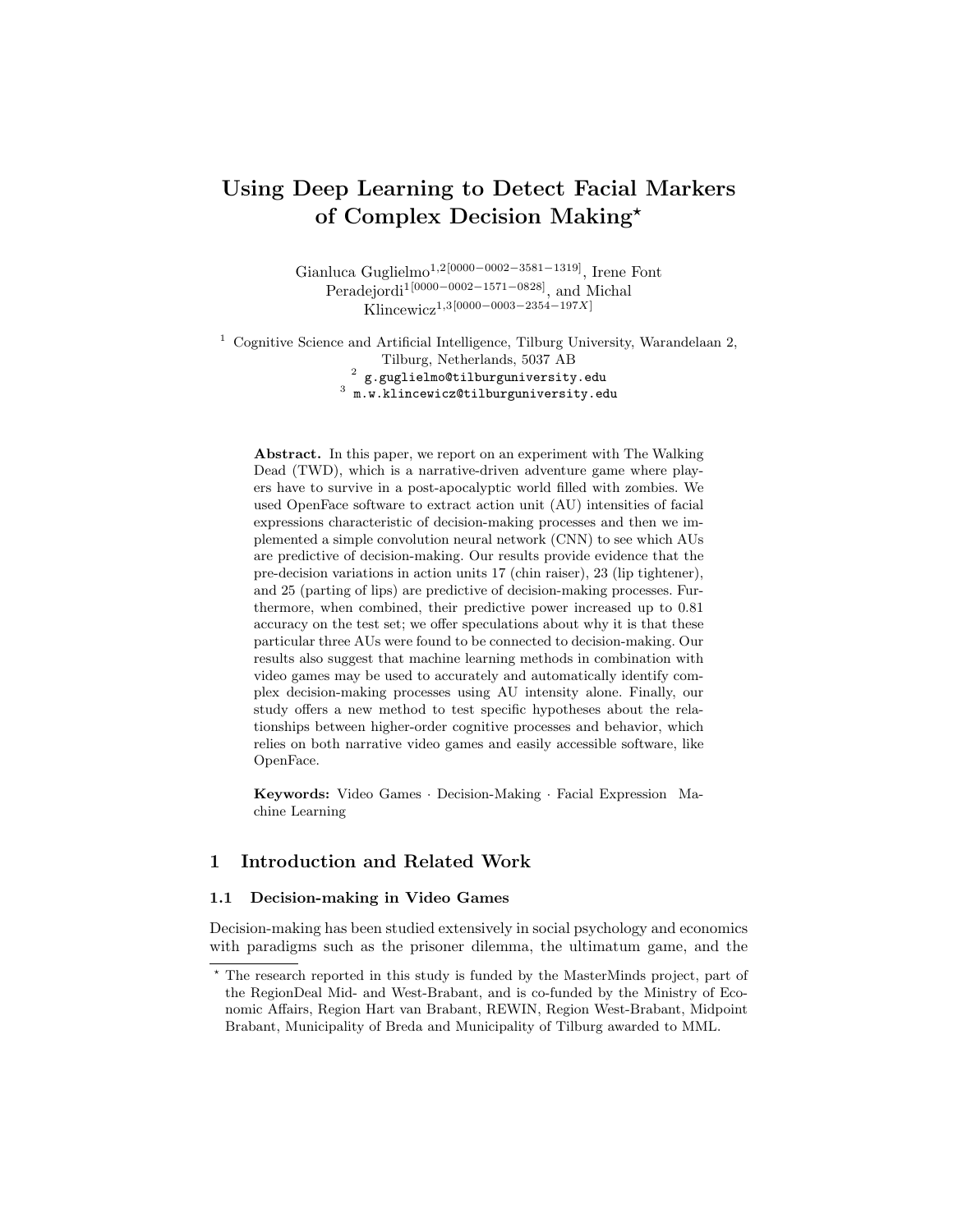dictator game [3]. These paradigms are largely grounded in game theory, which assumes idealizations about rationality, utility, and often ignores the unique ways in which people make decisions in different contexts. Video games provide an alternative to game theory paradigms in the study of decision-making precisely because they provide a rich context for decisions in the form of a narrative, including in-game mechanics, and non-player characters (NPC) [26].

NPCs are important in moving video-game narratives forward and also in framing the decisions players make while playing. This framing typically involves consequences in the narrative of the game and expressions of emotions on the part of the NPCs. In this sense, decisions made in video games may involve similar cognitive and affective mechanisms that are at work during decision-making in real life, where meaningful decisions happen in a rich context with consequences that affect other people. The important difference, of course, is that consequences in video games affect the game world and NPCs, while decisions out-of-game affect the real world and real people. This difference, while a limitation, also makes video games useful in the study of complex decision-making, in that they provide a safe environment to experience new forms of agency without worries about the consequences [18]. This is also why video games are particularly useful in education [1]. Considering the aforementioned advantages, we decided to use TWD for our study, since its rich narrative presents scenarios that, to a certain extent, can be compared to the ones presented in real life.

## 1.2 Facial Expressions and Machine Learning

It is an old idea that the face is the window to the soul. Facial expressions have been systematically studied and linked to a set of basic emotions at least since Darwin [4], but have recently also been found to vary depending on the cultural context [14]. Emotions typically evoke a sympathetic system response. Being exposed to a stimulus, including making a decision, can also sometimes elicit a sympathetic response, which in turn changes heart rate, skin conductance, and facial temperature just as is the case with emotions [19, 8]. Some of these responses, just as is the case with emotions, are accompanied by facial expressions. That said, not as much attention has been paid to the potential links between higher-order processes, such as decision-making, and facial expressions [9].

Facial expressions have been coded in the facial action coding system (FACS) developed by Paul Ekman and colleagues [7]. FACS is now used to measure pain in patients unable to communicate it verbally [16], and even in identifying depression [25]. Facial expressions are also widely used in affective computing, understood to be a research program that aims to use devices and systems to detect emotional states, processes, and responses [22].

Given all this, it is perhaps unsurprising that action units have been used as input for machine learning models. For example, a relatively simple support vector machine (SVM) reached 0.75 accuracy when using AUs as input for automatic stress detection [10]. SVM and k-nearest neighbors (KNN) algorithms can classify expressions of "pain" vs "no pain" and even their intensity [17, 23]. More recently, CNNs have been used to estimate the presence of pain and its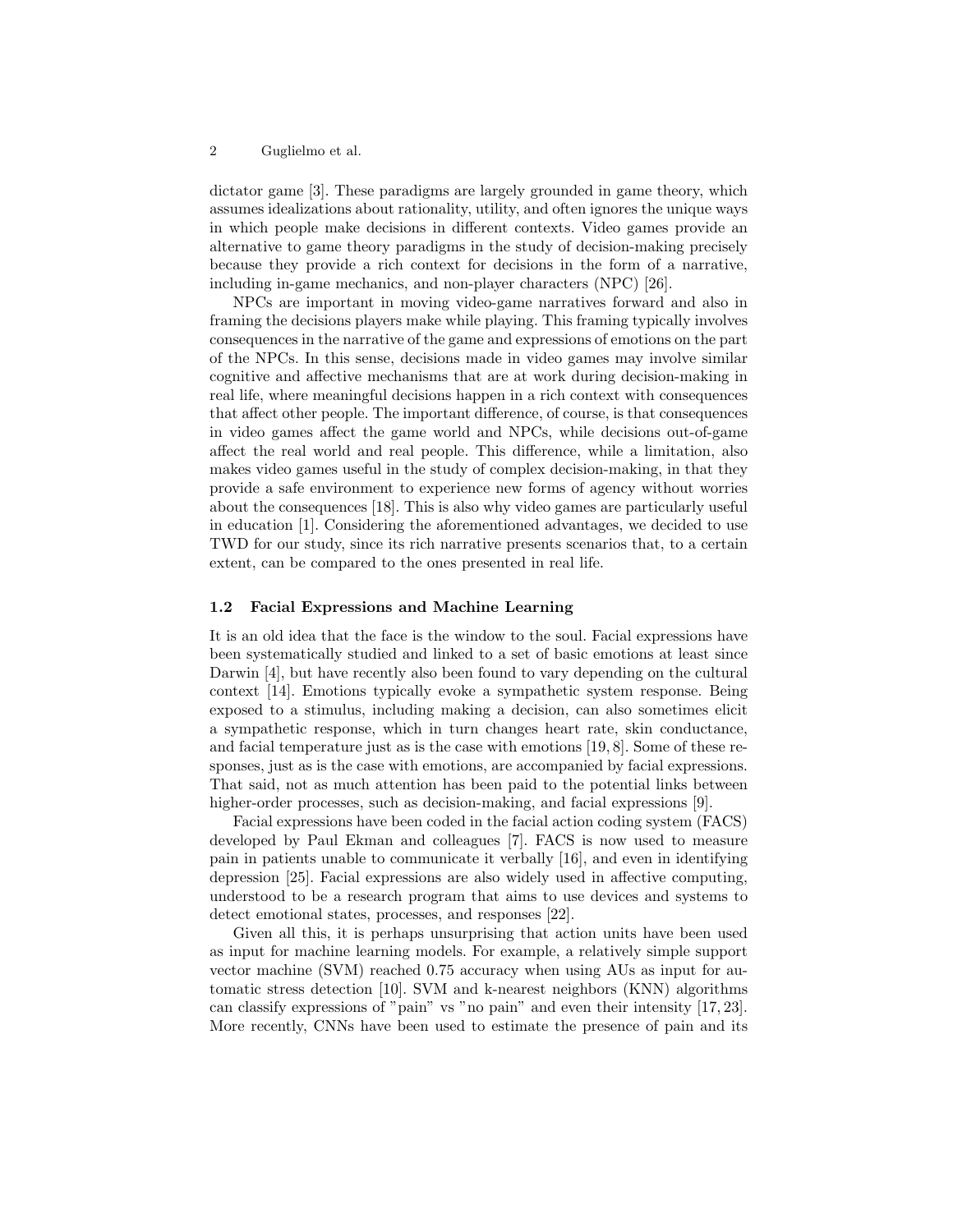intensity [27]. In that last pain classification study, deep learning models had a higher accuracy when compared to other techniques; where the KNN algorithm implemented by [23] had an accuracy score of 0.86 and the CNN implemented by [27] had an accuracy score of 0.93. CNNs have also been used to detect emotions scoring an average beyond 0.92 on 8 classes of emotions [15]. AUs can also be combined with other input to further increase accuracy of a CNN model. Audio has been used with AUs for the detection of complex mental processes, such as depression [28] and to identify micro facial expressions [5]. Head and face rotation and the spatio-temporal dynamics occurring between AUs also increase accuracy of AU detection [20]. In sum, deep learning models, and in particular CNNs, are effective in detecting patterns in AUs to perform classification in different tasks. For this reason, we used them with AUs obtained during decision-making while playing TWD.

## 2 Methods

## 2.1 Data collection and Participants

All participants were asked to play the first episode of TWD while seated in a room with another participant that did the same. All participants signed informed consent forms and were informed about the nature of the study and their rights regarding personal data storage and processing. Participants' gameplay was recorded using screen capture software and their posture and face were recorded using Open Broadcaster Software (OBS) and an HD Webcam (Logitech C922 Pro Stream); the two recordings were synchronized using a hotkey. The two participants taking part in any session of a recording always used two different computers, while the recordings were started and monitored using another two control computers.

A total of 78 participants took part in the experiment; 51 males with a mean age of 20.11 ( $SD = 2.63$ ) and 27 females with a mean age of 19.4 ( $SD =$ 2.02). 12 participants were excluded since they played TWD before and knew the narrative and decisions presented in the game. One participant decided to quit the experiment because they found the content too disturbing. One participant had to leave due to personal issues and another 5 participants were excluded since they failed to perform the task as instructed. The final lot before data analysis had 52 participants. Game-play recordings were prepared with Sony Vegas Software by being cut into 10 seconds intervals around each decision made in the game. Each participant made 8 decisions during the experimental session, so a total of 80 seconds of video was eventually used to extract the information about AU intensity with OpenFace for each of the 52 participants.

# 2.2 Decision selection

All of the decisions we used were important to the narrative of the game and relied on the participant taking into account the context in which they were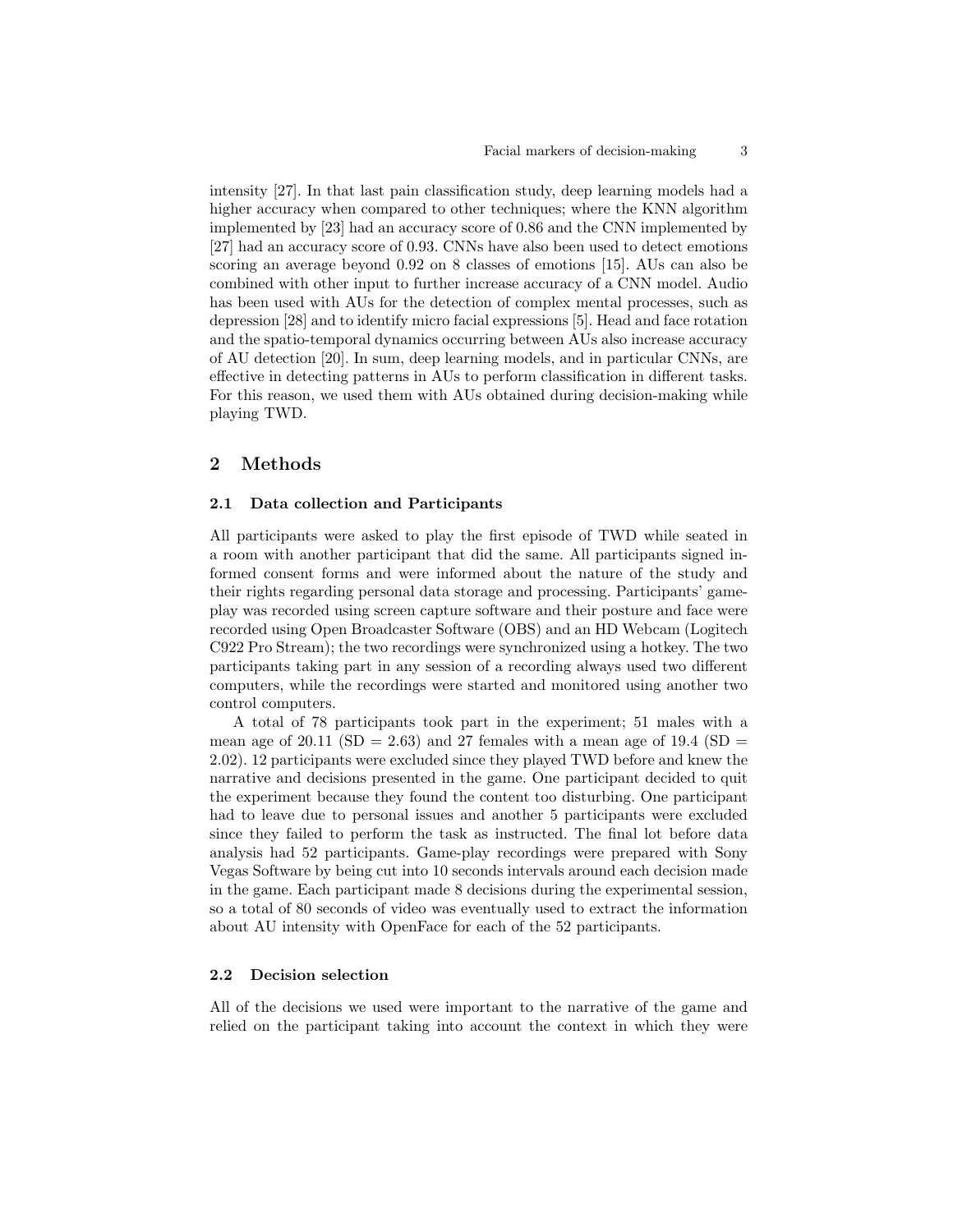presented by NPCs and the effect that their decision will have on the narrative of the game and NPCs (e.g., Figure 1).



Fig. 1. An example of decision presented in TWD. The amount of time showed in a shrinking white bar on the lower part of the screen.

For example, in one of the decisions participants had to decide whether to save a young boy or an older man from zombies. While the consequences of these decisions would play out in the narrative of the game and affect NPCs, regardless of the decision made by the player, the video game followed a predefined course of action. So, each participant ultimately ended up playing the same section of the game with the same decisions. Importantly, the 8 decisions that were selected for analysis had more than 30 seconds between them. This eliminated the potential confound of effects of prior decisions overlapping with effects of the current decision.

# 3 Data preparation and modelling

### 3.1 Data extraction

First, we identified the moment a decision was made by referencing the recording of game-play and the recording of the participant. We then used that moment as a representation of the end of the decision-making process and took 5 seconds of the video from before and 5 seconds after. For each of the 52 participants, eight 10 second videos were thus obtained, representing the 8 selected decisions made during TWD. The videos were recorded at 30 frames per second leading to a total of 300 frames, where the 150th frame represented the moment in which the decision was made. During this stage, we had to exclude a further 6 participants due to corrupted data or missing frames. Ultimately, 46 participants, with 8 videos each were used to extract AUs.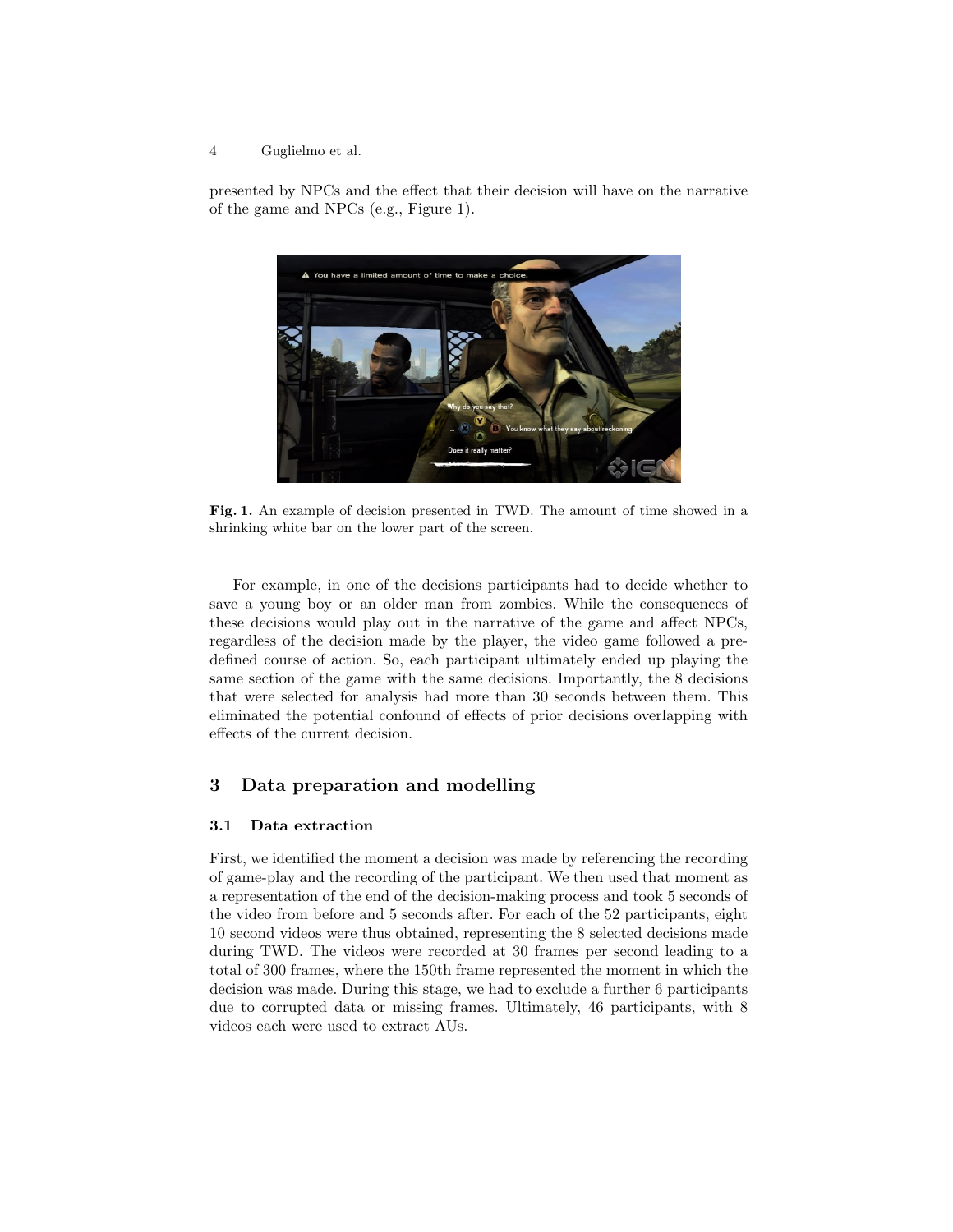The AUs used for this work were extracted using OpenFace [2]. OpenFace extracts 17 action units (1, 2, 4, 5, 6, 7, 9, 10, 12, 14, 15, 17, 20, 23, 25, 26, and 45) that can be described either in terms of their presence (0 or 1) or in terms of their intensity (from 0 to 5). In our work, we extracted just the intensity information since, by itself, it can provide a number ranging from 0, the absence of the activity in the AUs, to 5, conveying the maximum intensity in the AUs. The data obtained were stored in CSV files.

#### 3.2 Data preprocessing

Since our focus was to detect facial AUs related to decision-making processes, we analyzed the 150 frames prior to the actual act of deciding corresponding to the click. This is because we intended to focus on the processes prior to the decision itself. So, we compared the frames belonging to the baseline (0-74) to the frames belonging to the decision-making process (75-149). The 150 frames before making the decisions were equally split considering that the participants read the questions between frame 20 and 75 leaving frame 75-149 as the frames potentially reflecting the decision-making process. This particular split is motivated by the length of the sentences presented in the video game. Considering that the average speed to read 300 words per minute [24] and the eight sentences introducing the scenario had a number of words ranging from 4 to 10. Reading a 10-word sentence would require around 2 seconds, approximately corresponding to the 55 frames. For this reason, we considered frames 20 to 75 as a baseline period prior to the decision itself, which might have varied slightly according to the sentence length and the individual reader speed.

In the end, a total of 736 samples of AUs were used as input for the CNN: 46 participants had 8 recordings labelled as "baseline" and 8 recordings labelled as "decision-making process". Each of the 736 data point represented a row in the dataset. We then created a corresponding file with a 736 x 75 structure for each of the 17 AUs, where 736 is the number of total data points and 75 is the number of frames considered (representing the columns of the dataset), with half of the rows labeled "baseline" and half labeled "decision-making process". This allowed us to focus on each AU in isolation from others to examine its predictive power in classifying "decision-making" frames.

## 3.3 Model Description

In order to test the predictive value of individual AUs for identifying the decisionmaking, we created a 1D CNN, expecting it to serve as a baseline for more sophisticated modelling [29]. We decided to use CNNs since they have been successfully used with AUs for prediction and classification tasks [12], as mentioned in the introduction. Furthermore, CNNs were used to perform classification task using a dataset with fewer than 1000 data points, similarly to our own dataset [21]. In the end, our model had 2 convolutional layers, 2 max-pooling layers, and 4 fully connected layers; the structure of the model and its specification is illustrated in Figure 2.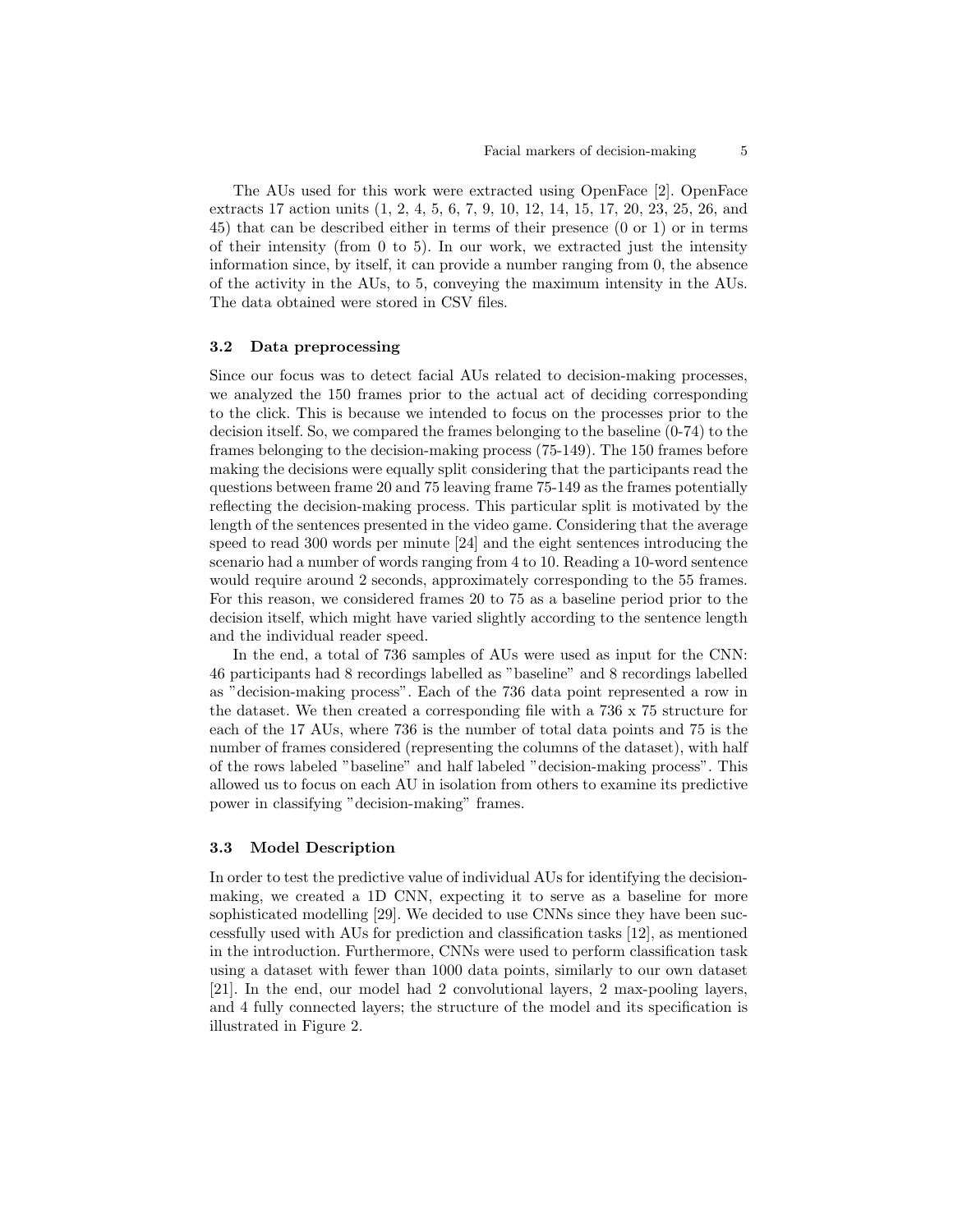Model: "sequential\_12"

| Layer (type)                                 | Output Shape |                 | Param #               |
|----------------------------------------------|--------------|-----------------|-----------------------|
| conv1d 24 (Conv1D)                           |              | (None, 73, 100) | 1000                  |
| dropout 48 (Dropout)                         |              | (None, 73, 100) | ø                     |
| max pooling1d 24 (MaxPooling (None, 24, 100) |              |                 | ø                     |
| conv1d 25 (Conv1D)                           |              | (None, 22, 32)  | 9632                  |
| max pooling1d 25 (MaxPooling (None, 7, 32)   |              |                 | $\boldsymbol{\theta}$ |
| dropout 49 (Dropout)                         |              | (None, 7, 32)   | 0                     |
| flatten 12 (Flatten)                         | (None, 224)  |                 | Ø                     |
| dense 48 (Dense)                             | (None, 128)  |                 | 28800                 |
| dropout 50 (Dropout)                         | (None, 128)  |                 | ø                     |
| dense 49 (Dense)                             | (None, 180)  |                 | 23220                 |
| dropout 51 (Dropout)                         | (None, 180)  |                 | Ø                     |
| dense 50 (Dense)                             | (None, 30)   |                 | 5430                  |
| dense 51 (Dense)                             | (None, 2)    |                 | 62                    |
|                                              |              |                 |                       |

Total params: 68,144<br>Trainable params: 68,144

Non-trainable params: 0

Fig. 2. Model specifications

The activation function chosen was Rectifier Linear Unit (ReLU) as suggested in Gudi et al. [12]. The optimizer chosen for our CNN was the Nesterovaccelerated Adaptive Moment Estimation (Nadam) with a learning rate of 0.001. In past studies, Nadam outperformed other optimizers in models that aimed to classify different typologies of data. More specifically, using Nadam resulted in lower convergence time required, lower loss score, and higher accuracy [6]. To minimize overfitting that might affect results on a small dataset like the one we used, dropouts were added between the convolutional, the max-pooling, and the fully connected layers. 20 percent of the AU dataset was used for test purposes, while 10 percent was used for validation and to keep track of potential overfitting. The model was trained using 10 sample mini-batches and 20 epochs. All of this was implemented in Python using Numpy, Pandas, Scikit-learn, and Keras libraries.

## 4 Results

The results suggest that three AUs might be predictive of decision-making processes. As shown in the Table 1 these units all scored above 0.65 (threshold used to select significant AUs).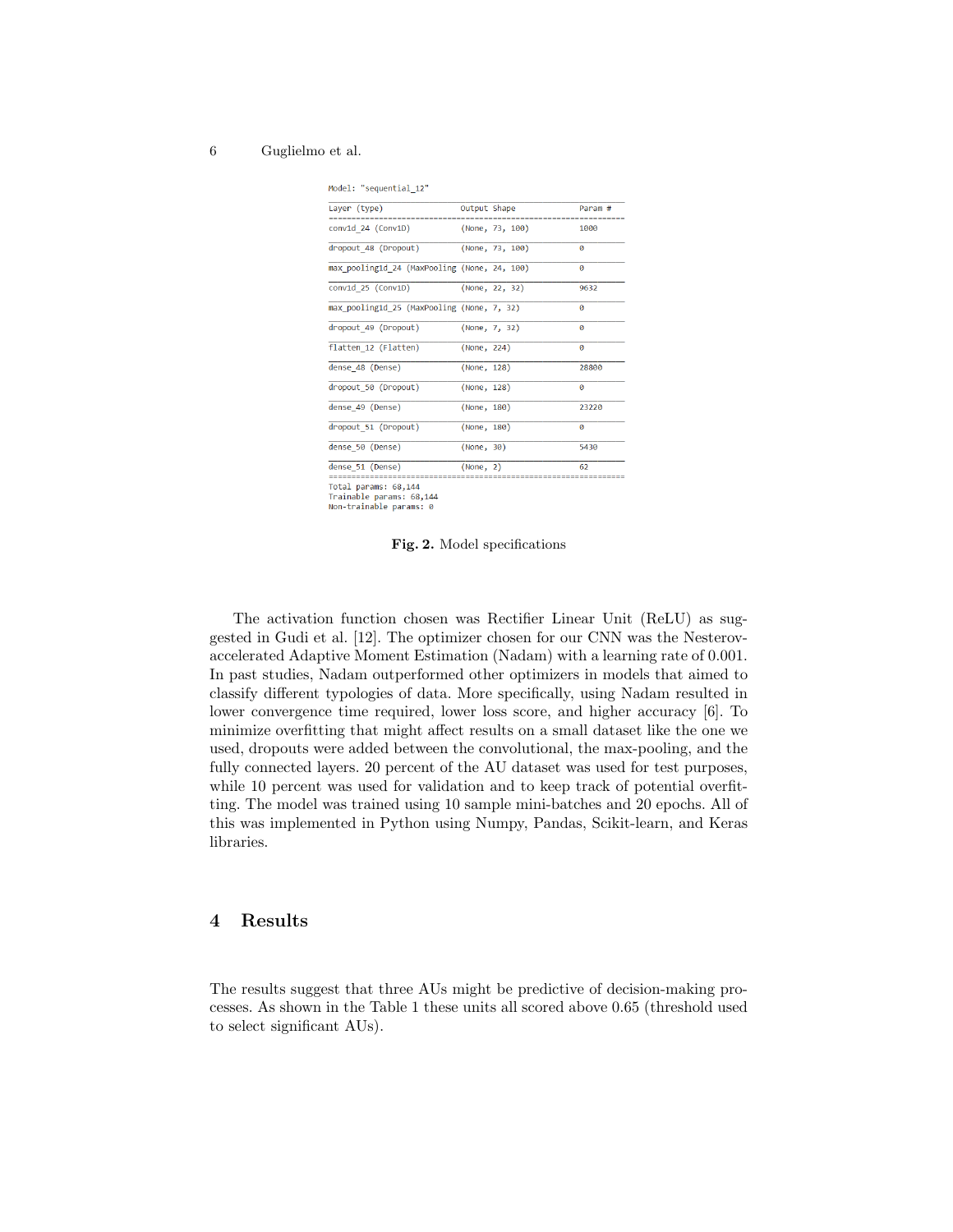|                 | Training            |  | <b>Validation</b> |  | Test          |  |
|-----------------|---------------------|--|-------------------|--|---------------|--|
|                 | $AU $ Accuracy Loss |  | Accuracy Loss     |  | Accuracy Loss |  |
| 171             | 0.6954 0.5842       |  | 0.7627 0.5338     |  | 0.7297 0.5279 |  |
| 23 <sup>1</sup> | 0.6948 0.5854       |  | 0.6949 0.5576     |  | 0.6824 0.5397 |  |
| 25 <sup>2</sup> | 0.7240 0.5277       |  | 0.6780 0.6214     |  | 0.7027 0.5735 |  |

Table 1. Significant differences in action units across baseline and decisions

The three action units make it possible to discriminate between decisionmaking processes and baseline even in a simple 1D CNN are: AU17 (chin raiser), AU23 (lip tightener), and AU25 (lips part). Other AUs did not reach significance with our model, so were excluded in the reported results, but a more sophisticated model may well find other AUs in the same area of the face predictive. To further explore the predictive power of these 3 action units, we combined them in a multidimensional input (75,3) to the same network using the same number of epochs to obtain consistent results. The final model scored 0.81 on accuracy and 0.50 on loss score on the test set (Table 2).

Table 2. Combined significant AUs across baseline and decisions

| Training                                  |               | Validation    |  | Test          |  |
|-------------------------------------------|---------------|---------------|--|---------------|--|
| Accuracy Loss Accuracy Loss Accuracy Loss |               |               |  |               |  |
|                                           | 0.8144 0.4077 | 0.7966 0.4188 |  | 0.8108 0.4978 |  |

For a model this simple, our results suggest that AUs can indeed be used to identify decision-making processes without much modelling. To make it clear that this is not an anomaly, we include the convolution over epochs in Figure 3 below.



Fig. 3. Convolution of combined AUs 17, 23, and 25; 20 epochs (17.5 is the last number in the plot, since 20 is implicit).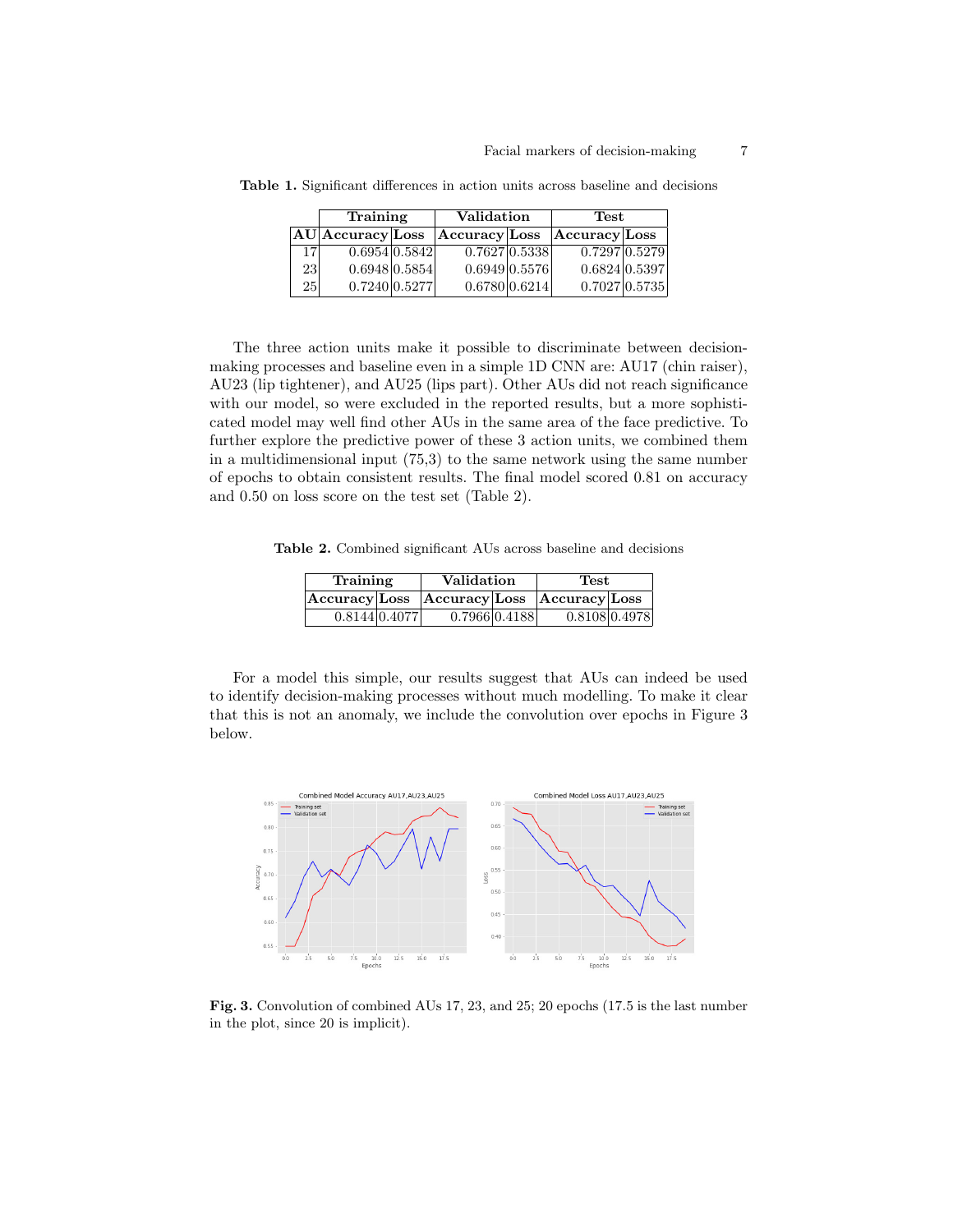Our results seem to be corroborated by other studies. A study using AUs and SVM found that AU17, AU23, and AU25 intensities are modulated by stress conditions [10]. So, it might be the case that decision-making processes trigger a response similar to stressful stimuli [28]. Further corroborating our results, a distinct experimental study with TWD identified significant variations in temperature of the chin area approximately 20 seconds after decisions that had a moral dimension [13]. In other words, the same area that involves AU17, and AU25, shows a significant variation in temperature after particularly complex and possibly stressful decisions. The AU17 involves a tightening of the muscle mentalis, which is located below the lower lip, while AU25 involves the same muscle relaxation, so one explanation for distinctive variations of temperature in specific parts [11] of the face is the effect of increased blood flow to those areas, which is caused by the engagement of muscles in facial regions [8], as identified in the present experiment with a CNN.

## 5 Discussion

Given their functional and anatomic connection, the predictive value of AU17 and AU25 might be a result of tightening of the chin at the beginning of the decision-making process. AU23, on the other hand, is a functional counterbalance to AU25 and logically connected to movements of the mouth and chin. Interestingly, AU26 (jaw drop), is functionally related to AU25, and while not included in the final model due to just-below 0.65 of accuracy, it seems to be engaged during the decision-making process as well. As a consequence, it might be the case that AU17 and AU23 are characteristic of the initial part of the decision-making process while AU25 and AU26 might be peculiar to the end part of the decisionmaking process when the facial expression returns to baseline. AU17 seems to be counterbalanced by AU26 (jaw drop) while AU23 (lip tightener) might be counterbalanced by AU25 (lips part). In general, we can conclude that there is a tightening of the lip-chin area prior to the decision process and then a relaxation of the chin area after the decision processes. That said, these results involve just one video game and a relatively small dataset compared to the ones generally used to train CNNs. Furthermore, processes occurring during the training (such as the random initiation of the weights) might affect the final accuracy in some AUs more than in others. So, incorporating other methods and measures would likely increase accuracy, and robustness, of the model detecting patterns in AU variation over time, which a model that relies on intensity alone would not.

Future studies should clarify the relationship between sympathetic activity and changes in intensity in specific facial regions. Evidence provided in this study suggests that decision-making is in some way connected to muscular activity in the chin area. This might in turn lead to changes of temperature, due to increased blood flow. These effects might be accentuated by stress caused by moral aspects that characterize some decisions. Moral decisions might be more stressful than non-moral ones thus eliciting a change in muscle activity and then in temperature. So future inestigations should also pay special attention to the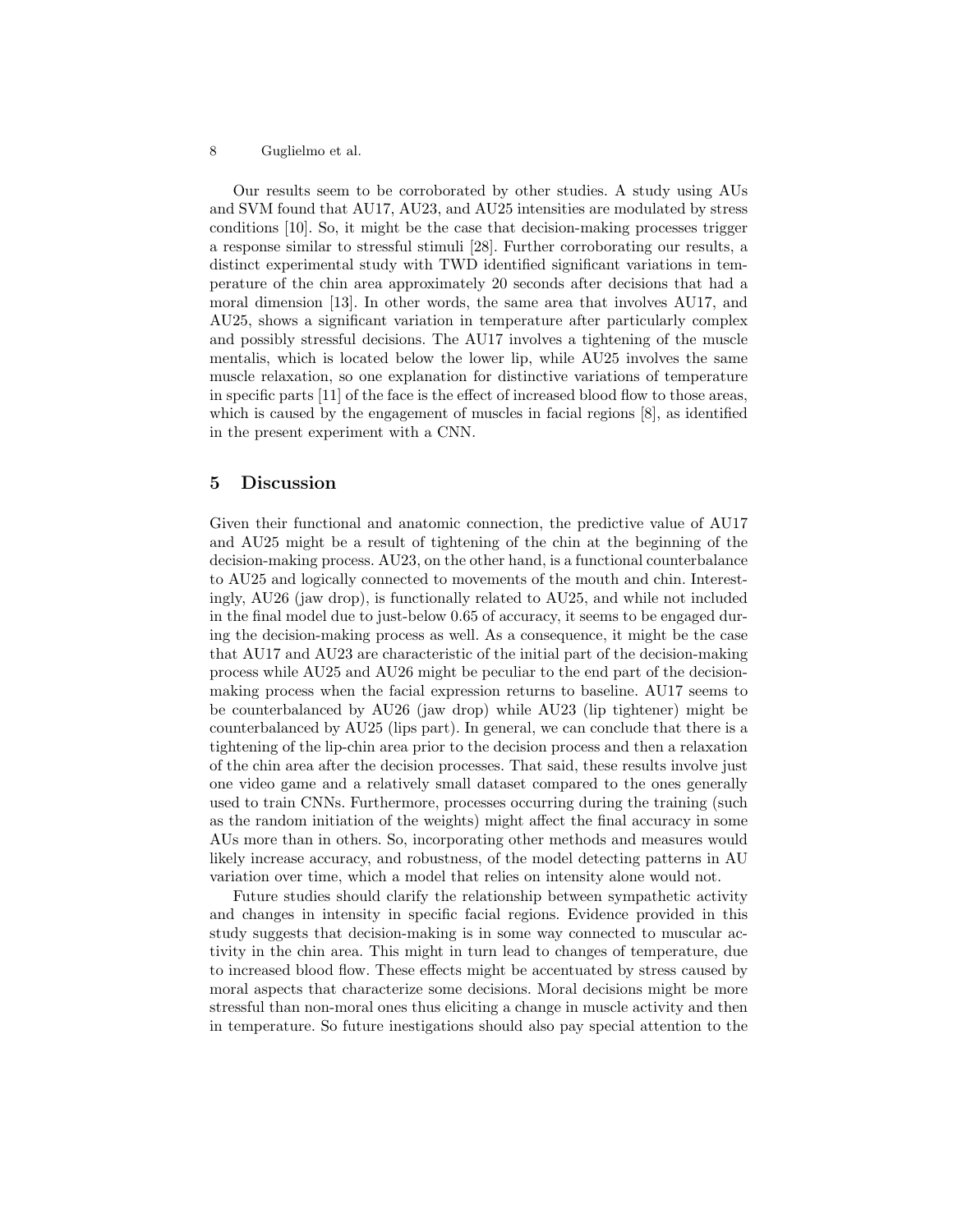effects of decision-making and moral decision-making of AUs while keeping in mind the possible involvement (or confound) of stress on AU intensity. Ultimately, if it becomes possible to detect the moment of decision-making during game-play using the technique we outline here, our methods could prove useful in future game development.

# References

- 1. Anastasiadis, T., Lampropoulos, G., Siakas, K.: Digital game-based learning and serious games in education. International Journal of Advances in Scientific Research and Engineering (ijasre) 4(12), 139–144 (2018)
- 2. Baltrušaitis, T., Robinson, P., Morency, L.P.: Openface: an open source facial behavior analysis toolkit. In: 2016 IEEE Winter Conference on Applications of Computer Vision (WACV). pp. 1–10. IEEE (2016)
- 3. Conitzer, V., Sinnott-Armstrong, W., Borg, J.S., Deng, Y., Kramer, M.: Moral decision making frameworks for artificial intelligence. In: Proceedings of the AAAI Conference on Artificial Intelligence. vol. 31, pp. 4831–4835 (2017)
- 4. Darwin, C.: The Expression of the Emotions in Man and Animals. University of Chicago Press (2015). https://doi.org/doi:10.7208/9780226220802, https://doi.org/10.7208/9780226220802
- 5. Davison, A.K., Merghani, W., Yap, M.H.: Objective classes for micro-facial expression recognition. Journal of imaging  $4(10)$ , 119 (2018)
- 6. Dogo, E.M., Afolabi, O.J., Nwulu, N.I., Twala, B., Aigbavboa, C.O.: A comparative analysis of gradient descent-based optimization algorithms on convolutional neural networks. In: 2018 International Conference on Computational Techniques, Electronics and Mechanical Systems (CTEMS). pp. 92–99. IEEE (2018)
- 7. Ekman, P., Friesen, W.V.: Measuring facial movement. Environmental psychology and nonverbal behavior  $1(1)$ , 56–75 (1976)
- 8. Engert, V., Merla, A., Grant, J.A., Cardone, D., Tusche, A., Singer, T.: Exploring the use of thermal infrared imaging in human stress research. PloS one 9(3), e90782 (2014). https://doi.org/doi.org/10.1371/journal.pone.0090782[
- 9. Furl, N., Gallagher, S., Averbeck, B.B.: A selective emotional decision-making bias elicited by facial expressions. PLoS One 7(3), e33461 (2012)
- 10. Giannakakis, G., Koujan, M.R., Roussos, A., Marias, K.: Automatic stress detection evaluating models of facial action units. In: 2020 15th IEEE International Conference on Automatic Face and Gesture Recognition (FG 2020). pp. 728–733. IEEE (2020)
- 11. Green, R., Douglas, K.M.: Anxious attachment and belief in conspiracy theories. Personality and Individual Differences 125, 30– 37 (2018). https://doi.org/https://doi.org/10.1016/j.paid.2017.12.023, https://www.sciencedirect.com/science/article/pii/S0191886917307377
- 12. Gudi, A., Tasli, H.E., Den Uyl, T.M., Maroulis, A.: Deep learning based facs action unit occurrence and intensity estimation. In: 2015 11th IEEE international conference and workshops on automatic face and gesture recognition (FG). vol. 6, pp. 1–5. IEEE (2015)
- 13. Guglielmo, G., Klincewicz, M.: The Temperature of Morality: A Behavioral Study Concerning the Effect of Moral Decisions on Facial Thermal Variations in Video Games. In: The 16th International Conference on the Foundations of Digital Games (FDG) 2021 (FDG'21). ACM, Motreal (2021). https://doi.org/10.1145/3472538.3472582